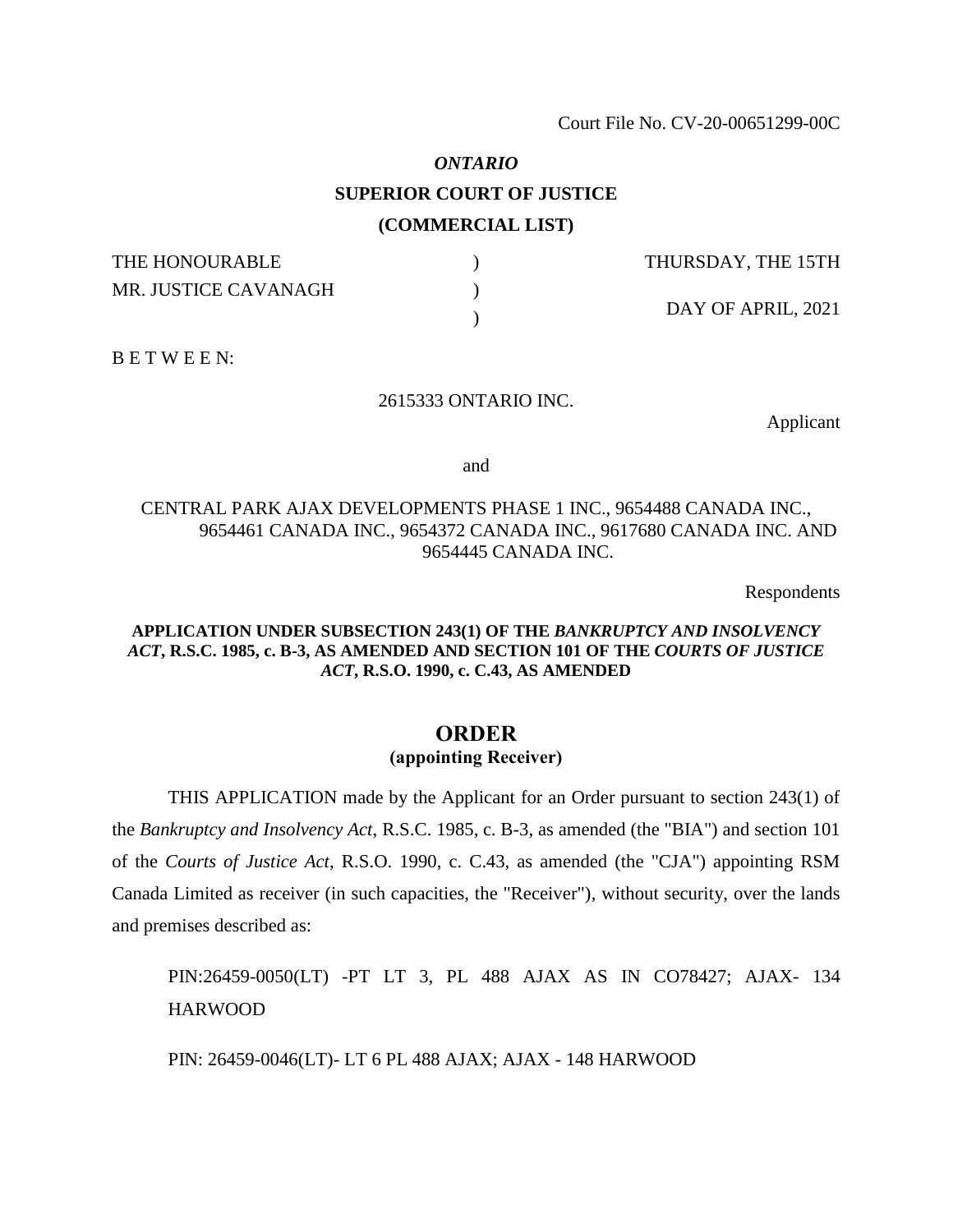PIN 26459-0045(LT)- LT 7 PL 488 AJAX; LT 8 PL 488 AJAX; AJAX – 152 HARWOOD

PIN:26456-0108- PART OF MUNICIPAL PARKING AREA, PLAN 488 PICKERING, PART 1, PLAN 40R28209; SUBJECT TO AN EASEMENT AS IN DR1517437; TOWN OF AJAX- 184/188 HARWOOD

PIN: 26459-0037(LT)-LT 21 PL 488 AJAX; PT LT 20 PL 488 AJAX; PT LT 22 PL 488 AJAX AS IN CO52847; AJAX-214 HARWOOD

PIN26459-0036(LT)-TO LT 22 PL 488 AJAX; PT LT 23 PL 488 AJAX AS IN CO72557; TOWN OF AJAX- 224 HARWOOD

PIN:26459-0035(LT)- PCL 23-1 SEC M27; LT 23 PL M27 EXCEPT THE NLY 2 FT FROM FRONT TO REAR AS SHOWN ON PL M27; S/T AN EASEMENT, IF ANY, FOR THE CORPORATION OF THE TOWN OF AJAX, FOR THE PURPOSE OF CONSTRUCTING, REPAIRING AND MAINTAINING WATERMAINS AND SEWERS IN OR UNDER THE SAID LANDS; AJAX- 226 HARWOOD

(collectively the "**Harwood Properties**") owned by Central Park Ajax Developments Phase 1 Inc., 9654488 Canada Inc., 9654461 Canada Inc., 9654372 Canada Inc., 9617680 Canada Inc., and 9654445 Canada Inc. (the "**Debtors**") was heard February 11, 2021 via videoconference at Toronto, Ontario.

ON READING the Application Record of the Applicant, the Responding Record of the Respondents, the Application Record of the Responding Party the Corporation of the Town of Ajax, the Supplementary Responding Record of the Respondents, the Affidavits of Baozheng Zheng and Allen Rutman on behalf of the Responding Party Ajax Master Holdings Inc., and the Reply Record of the Applicant and on hearing the submissions of counsel for the Applicant, the Respondents, The Corporation of the Town of Ajax, Ajax Master Holdings Inc. and Investecs Developments Inc., and on reading the consent of RSM Canada Limited to act as the Receiver and on being advised of the Consent of the Town of Ajax: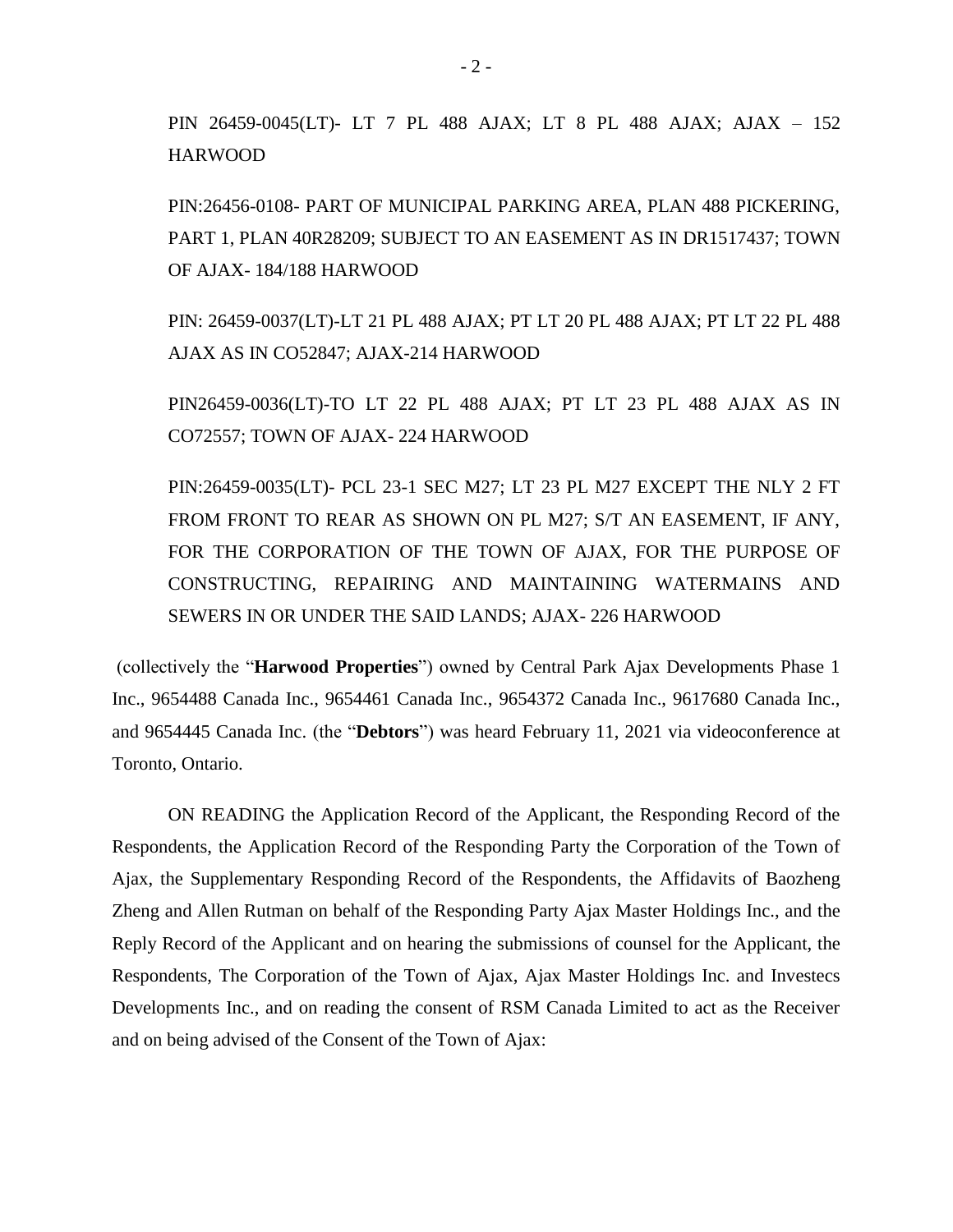#### **SERVICE**

1. THIS COURT ORDERS that the time for service of the Notice of Application and the Application is hereby abridged and validated so that this application is properly returnable today and hereby dispenses with further service thereof.

#### **APPOINTMENT**

2. THIS COURT ORDERS that pursuant to section 243(1) of the BIA and section 101 of the CJA, RSM Canada Limited is hereby appointed Receiver, without security, of the Harwood Properties and for all of the assets, undertakings and properties of the Debtors acquired for, or used in relation to the Harwood Properties, including all proceeds thereof (together with the Harwood Properties, (hereinafter collectively referred to as the "**Property**").

#### **RECEIVER'S POWERS**

3. THIS COURT ORDERS that the Receiver is hereby empowered and authorized, but not obligated, to act at once in respect of the Property and, without in any way limiting the generality of the foregoing, the Receiver is hereby expressly empowered and authorized to do any of the following where the Receiver considers it necessary or desirable:

- (a) to take possession of and exercise control over the Property and any and all proceeds, receipts and disbursements arising out of or from the Property;
- (b) to receive, preserve, and protect the Property, or any part or parts thereof, including, but not limited to, the changing of locks and security codes, the relocating of Property to safeguard it, the engaging of independent security personnel, the taking of physical inventories and the placement of such insurance coverage as may be necessary or desirable;
- (c) to manage and operate the Property, including the powers to enter into any agreements, incur any obligations in the ordinary course of business, or cease to perform any contracts of the Debtors in respect of the Property;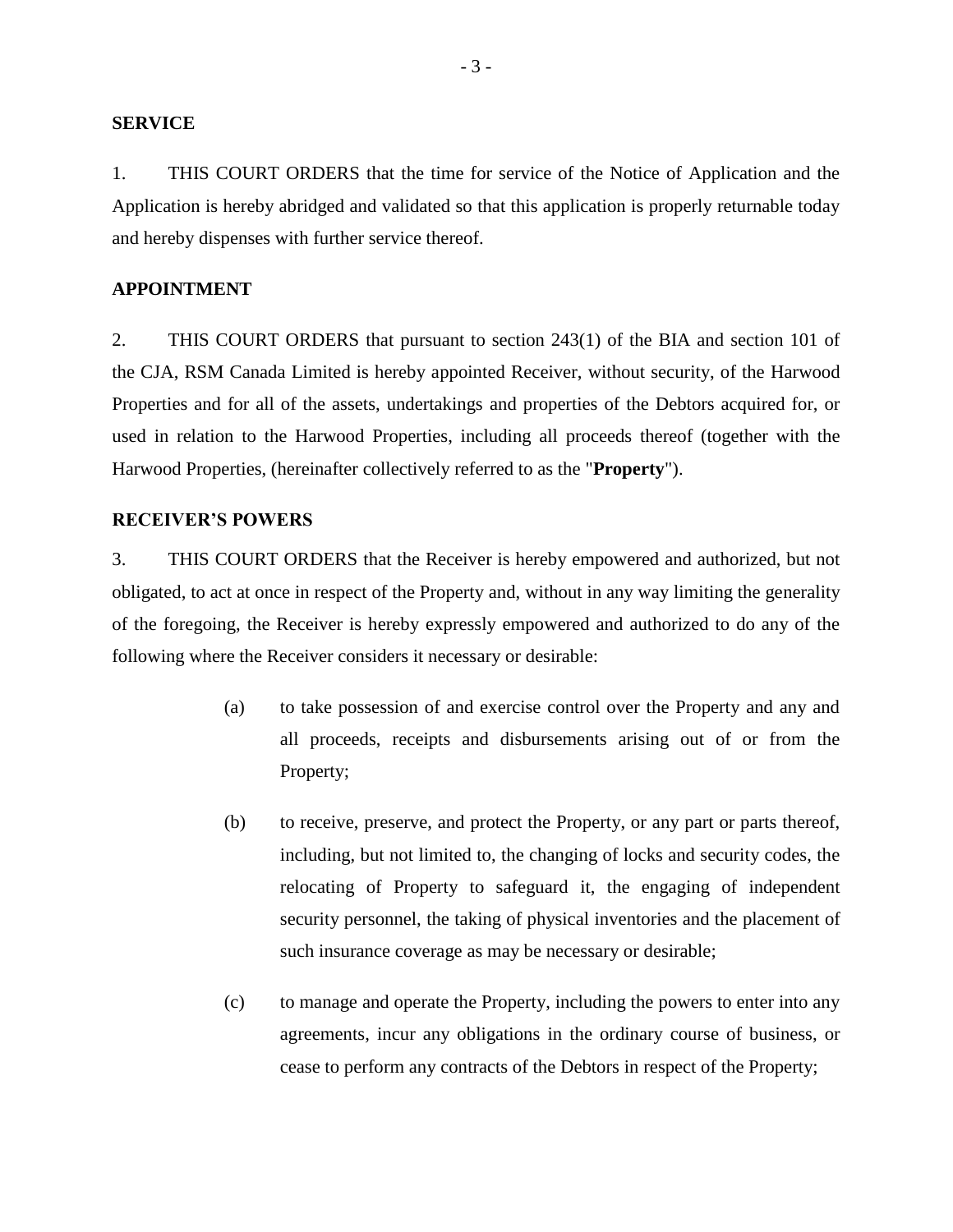- (d) to engage consultants, appraisers, agents, experts, auditors, accountants, managers, counsel and such other persons from time to time and on whatever basis, including on a temporary basis, to assist with the exercise of the Receiver's powers and duties, including without limitation those conferred by this Order;
- (e) to receive and collect all monies and accounts now owed or hereafter owing to the Debtors in respect of the Property and to exercise all remedies of the Debtors in respect of the Property in collecting such monies, including, without limitation, to enforce any security held by the Debtors in respect of the Property;
- (f) to settle, extend or compromise any indebtedness owing to the Debtors in respect of the Property;
- (g) to execute, assign, issue and endorse documents of whatever nature in respect of any of the Property, whether in the Receiver's name or in the name and on behalf of the Debtors, for any purpose pursuant to this Order;
- (h) to initiate, prosecute and continue the prosecution of any and all proceedings and to defend all proceedings now pending or hereafter instituted with respect to the Debtors in respect of the Property or the Receiver, and to settle or compromise any such proceedings. The authority hereby conveyed shall extend to such appeals or applications for judicial review in respect of any order or judgment pronounced in any such proceeding;
- (i) to market any or all of the Property, including advertising and soliciting offers in respect of the Property or any part or parts thereof and negotiating such terms and conditions of sale as the Receiver in its discretion may deem appropriate, provided, however, that such terms and conditions must be satisfactory to the Town of Ajax, unless otherwise ordered by this Court;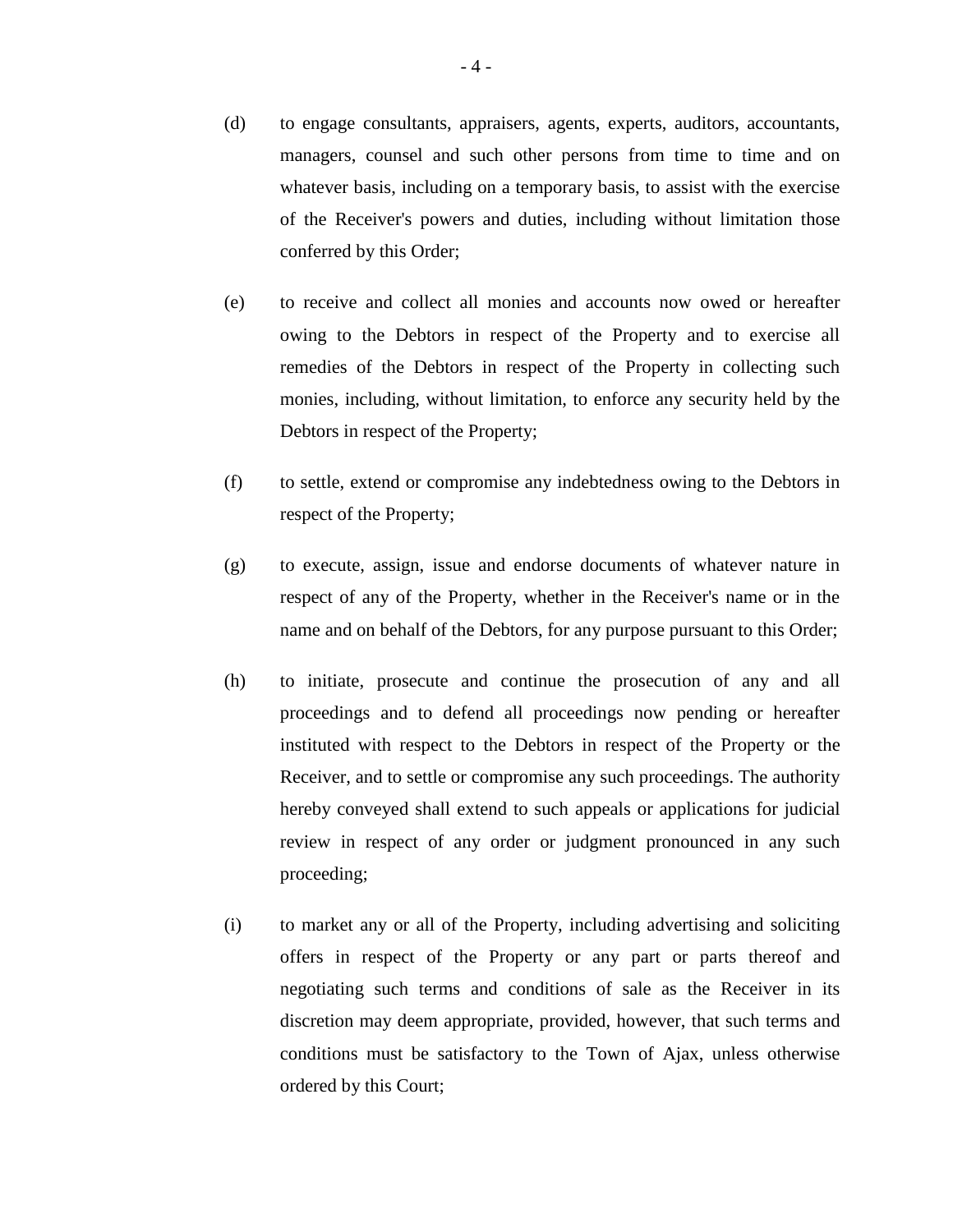- (j) to sell, convey, transfer, lease or assign the Property or any part or parts thereof out of the ordinary course of business,
	- (i) without the approval of this Court in respect of any transaction not exceeding \$100,000, provided that the aggregate consideration for all such transactions does not exceed \$250,000; and
	- (ii) with the approval of this Court, in consultation with the Town of Ajax, in respect of any transaction in which the purchase price or the aggregate purchase price exceeds the applicable amount set out in the preceding clause;

and in each such case notice under subsection 63(4) of the Ontario *Personal Property Security Act*, or section 31 of the Ontario *Mortgages Act*, as the case may be, shall not be required; and

- (iii) unless otherwise agreed to by the Town of Ajax and the applicable purchaser or transferee, none of the real property presently subject to the Development Agreement and Agreement of Purchase and Sale between Windcorp Grand Harwood Place Ltd. and the Town of Ajax, as amended (The "Development Agreement") shall be sold, conveyed, transferred, leased or assigned by the Receiver without the purchaser or transferee agreeing to enter into a development agreement with the Town of Ajax, on mutually agreeable terms, which include a Right of Repurchase in favour of the Town of Ajax, substantively similar to such right provided for in the Development Agreement.
- (k) to apply for any vesting order or other orders necessary to convey the Property or any part or parts thereof to a purchaser or purchasers thereof, free and clear of any liens or encumbrances affecting such Property; other than such permitted encumbrances as may be acceptable to the purchaser or rights that run with the land.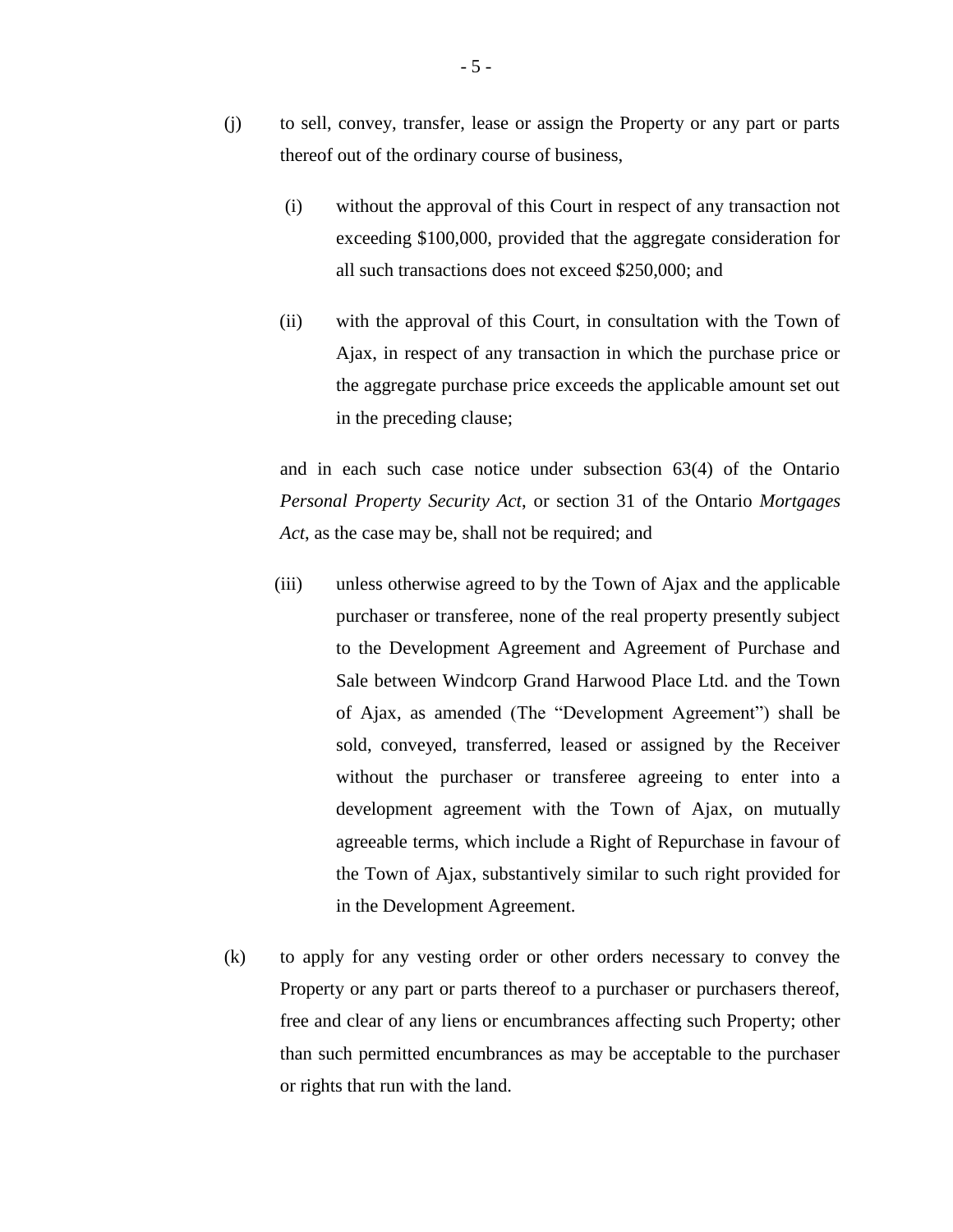- (l) to report to, meet with and discuss with such affected Persons (as defined below) as the Receiver deems appropriate on all matters relating to the Property and the receivership, and to share information, subject to such terms as to confidentiality as the Receiver deems advisable;
- (m) to register a copy of this Order and any other Orders in respect of the Property against title to any of the Property;
- (n) to apply for any permits, licences, approvals or permissions as may be required by any governmental authority and any renewals thereof for and on behalf of and, if thought desirable by the Receiver, in the name of the Debtors in respect of the Property;
- (o) to enter into agreements with any trustee in bankruptcy appointed in respect of the Debtors, including, without limiting the generality of the foregoing, the ability to enter into occupation agreements for any Property owned or leased by the Debtors;
- (p) to exercise any shareholder, partnership, joint venture or other rights which the Debtors may have in respect of the Property; and
- (q) to take any steps reasonably incidental to the exercise of these powers or the performance of any statutory obligations,

and in each case where the Receiver takes any such actions or steps, it shall be exclusively authorized and empowered to do so, to the exclusion of all other Persons (as defined below), including the Debtors, and without interference from any other Person.

# **DUTY TO PROVIDE ACCESS AND CO-OPERATION TO THE RECEIVER**

4. THIS COURT ORDERS that (i) the Debtors, (ii) all of their current and former directors, officers, employees, agents, accountants, legal counsel and shareholders, and all other persons acting on their instructions or behalf, and (iii) all other individuals, firms, corporations, governmental bodies or agencies, or other entities having notice of this Order (all of the foregoing, collectively, being "Persons" and each being a "Person") shall forthwith advise the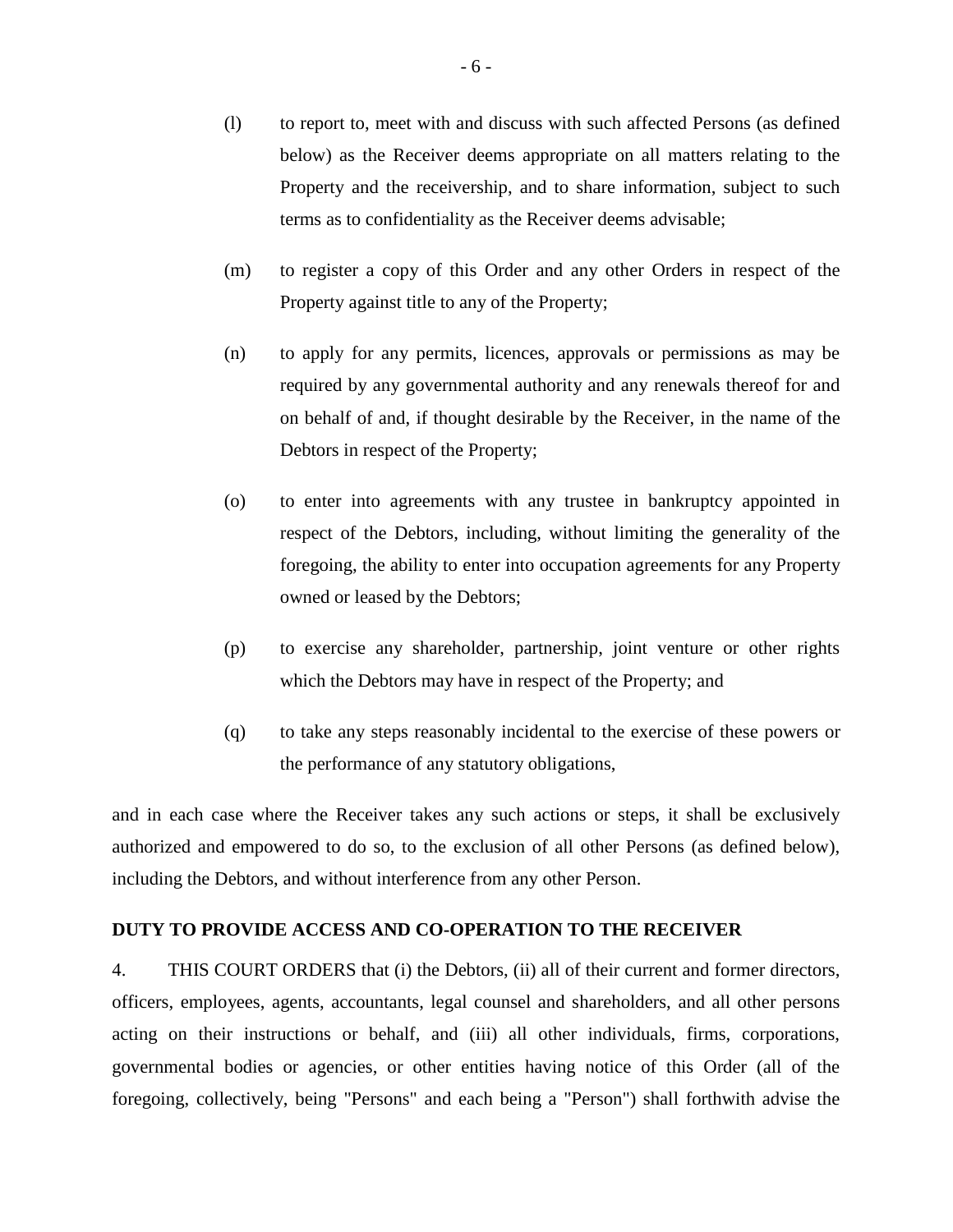Receiver of the existence of any Property in such Person's possession or control, shall grant immediate and continued access to the Property to the Receiver, and shall deliver all such Property to the Receiver upon the Receiver's request.

5. THIS COURT ORDERS that all Persons shall forthwith advise the Receiver of the existence of any books, documents, securities, contracts, orders, corporate and accounting records, and any other papers, records and information of any kind related to the business or affairs of the Debtors relating to the Property, and any computer programs, computer tapes, computer disks, or other data storage media containing any such information (the foregoing, collectively, the "Records") in that Person's possession or control, and shall provide to the Receiver or permit the Receiver to make, retain and take away copies thereof and grant to the Receiver unfettered access to and use of accounting, computer, software and physical facilities relating thereto, provided however that nothing in this paragraph 5 or in paragraph 6 of this Order shall require the delivery of Records, or the granting of access to Records, which may not be disclosed or provided to the Receiver due to the privilege attaching to solicitor-client communication or due to statutory provisions prohibiting such disclosure.

6. THIS COURT ORDERS that if any Records are stored or otherwise contained on a computer or other electronic system of information storage, whether by independent service provider or otherwise, all Persons in possession or control of such Records shall forthwith give unfettered access to the Receiver for the purpose of allowing the Receiver to recover and fully copy all of the information contained therein whether by way of printing the information onto paper or making copies of computer disks or such other manner of retrieving and copying the information as the Receiver in its discretion deems expedient, and shall not alter, erase or destroy any Records without the prior written consent of the Receiver. Further, for the purposes of this paragraph, all Persons shall provide the Receiver with all such assistance in gaining immediate access to the information in the Records as the Receiver may in its discretion require including providing the Receiver with instructions on the use of any computer or other system and providing the Receiver with any and all access codes, account names and account numbers that may be required to gain access to the information.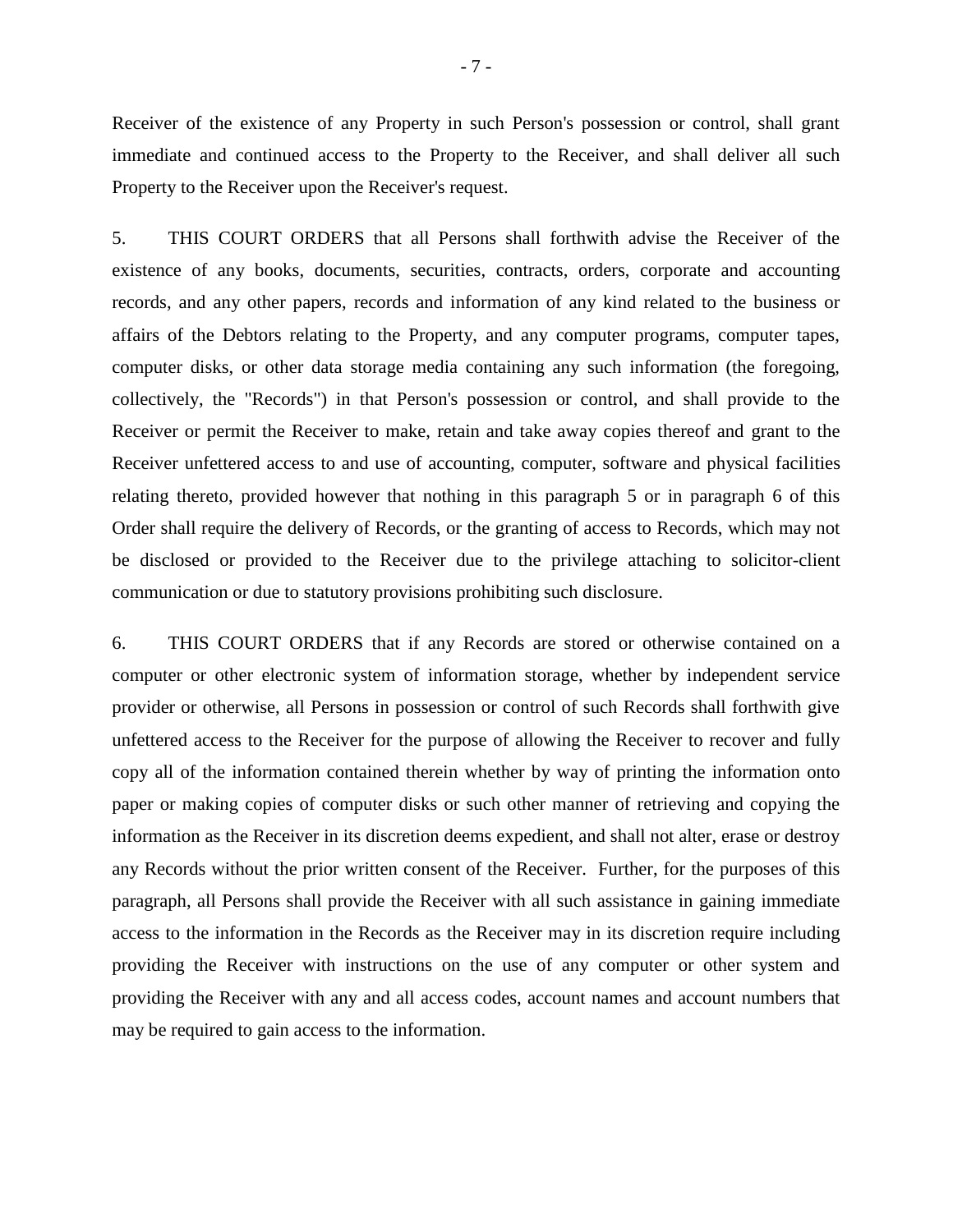#### **NO PROCEEDINGS AGAINST THE RECEIVER**

7. THIS COURT ORDERS that no proceeding or enforcement process in any court or tribunal (each, a "Proceeding"), shall be commenced or continued against the Receiver except with the written consent of the Receiver or with leave of this Court.

#### **NO PROCEEDINGS AGAINST THE DEBTORS IN RESPECT OF THE PROPERTY**

8. THIS COURT ORDERS that no Proceeding against or in respect of the Debtors or in respect of the Property shall be commenced or continued except with the written consent of the Receiver or with leave of this Court and any and all Proceedings currently under way against or in respect of the Debtors or in respect of the Property are hereby stayed and suspended pending further Order of this Court.

#### **NO EXERCISE OF RIGHTS OR REMEDIES**

9. THIS COURT ORDERS that all rights and remedies against the Debtors in respect of the Property, the Receiver, or affecting the Property, are hereby stayed and suspended except with the written consent of the Receiver or leave of this Court, provided however that this stay and suspension does not apply in respect of any "eligible financial contract" as defined in the BIA, and further provided that nothing in this paragraph shall (i) empower the Receiver or the Debtors to carry on any business which the Debtors are not lawfully entitled to carry on, (ii) exempt the Receiver or the Debtors from compliance with statutory or regulatory provisions relating to health, safety or the environment, (iii) prevent the filing of any registration to preserve or perfect a security interest, or (iv) prevent the registration of a claim for lien.

#### **NO INTERFERENCE WITH THE RECEIVER**

10. THIS COURT ORDERS that no Person shall discontinue, fail to honour, alter, interfere with, repudiate, terminate or cease to perform any right, renewal right, contract, agreement, licence or permit in favour of or held by the Debtors in respect of the Property, without written consent of the Receiver or leave of this Court.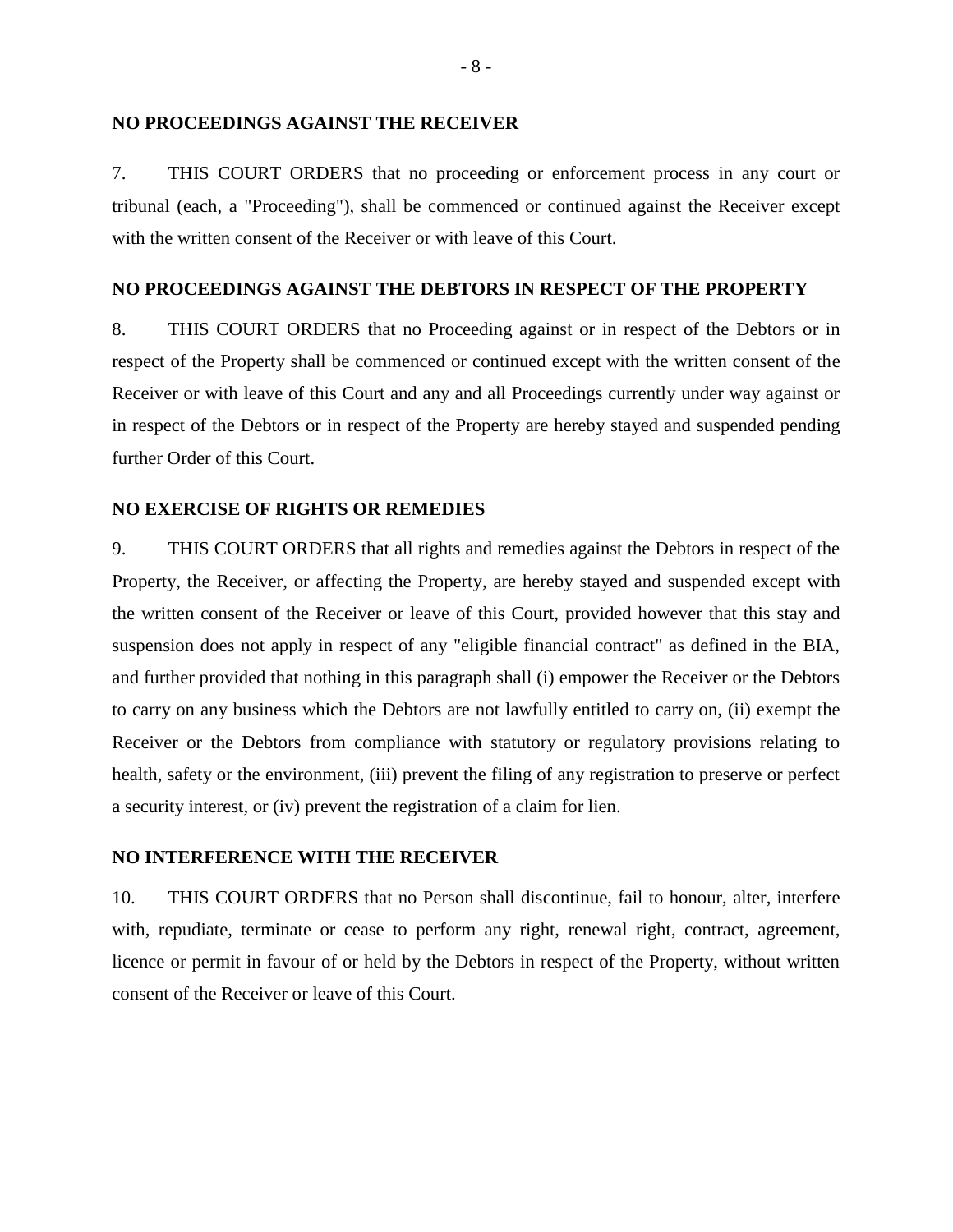#### **CONTINUATION OF SERVICES**

11. THIS COURT ORDERS that all Persons having oral or written agreements with the Debtors in respect of the Property or statutory or regulatory mandates for the supply of goods and/or services, including without limitation, all computer software, communication and other data services, centralized banking services, payroll services, insurance, transportation services, utility or other services to the Debtors in respect of the Property are hereby restrained until further Order of this Court from discontinuing, altering, interfering with or terminating the supply of such goods or services as may be required by the Receiver, and that the Receiver shall be entitled to the continued use of the Debtors' current telephone numbers, facsimile numbers, internet addresses and domain names in respect of the Property, provided in each case that the normal prices or charges for all such goods or services received after the date of this Order are paid by the Receiver in accordance with normal payment practices of the Debtors or such other practices as may be agreed upon by the supplier or service provider and the Receiver, or as may be ordered by this Court.

## **RECEIVER TO HOLD FUNDS**

12. THIS COURT ORDERS that all funds, monies, cheques, instruments, and other forms of payments received or collected by the Receiver from and after the making of this Order from any source whatsoever, including without limitation the sale of all or any of the Property and the collection of any accounts receivable in whole or in part, whether in existence on the date of this Order or hereafter coming into existence, shall be deposited into one or more new accounts to be opened by the Receiver (the "Post Receivership Accounts"). For certainty, all receipts in respect of the Property shall be deposited into the Post Receivership Accounts and all Permitted Disbursements (defined below) shall be drawn from the Post Receivership Accounts. "Permitted Disbursements" shall include realty taxes, utilities, insurance, maintenance expenses, other reasonable Property-specific expenses, and business expenses associated with the Property. The monies standing to the credit of such Post Receivership Accounts from time to time, net of any disbursements provided for herein, shall be held by the Receiver to be paid in accordance with the terms of this Order or any further Order of this Court.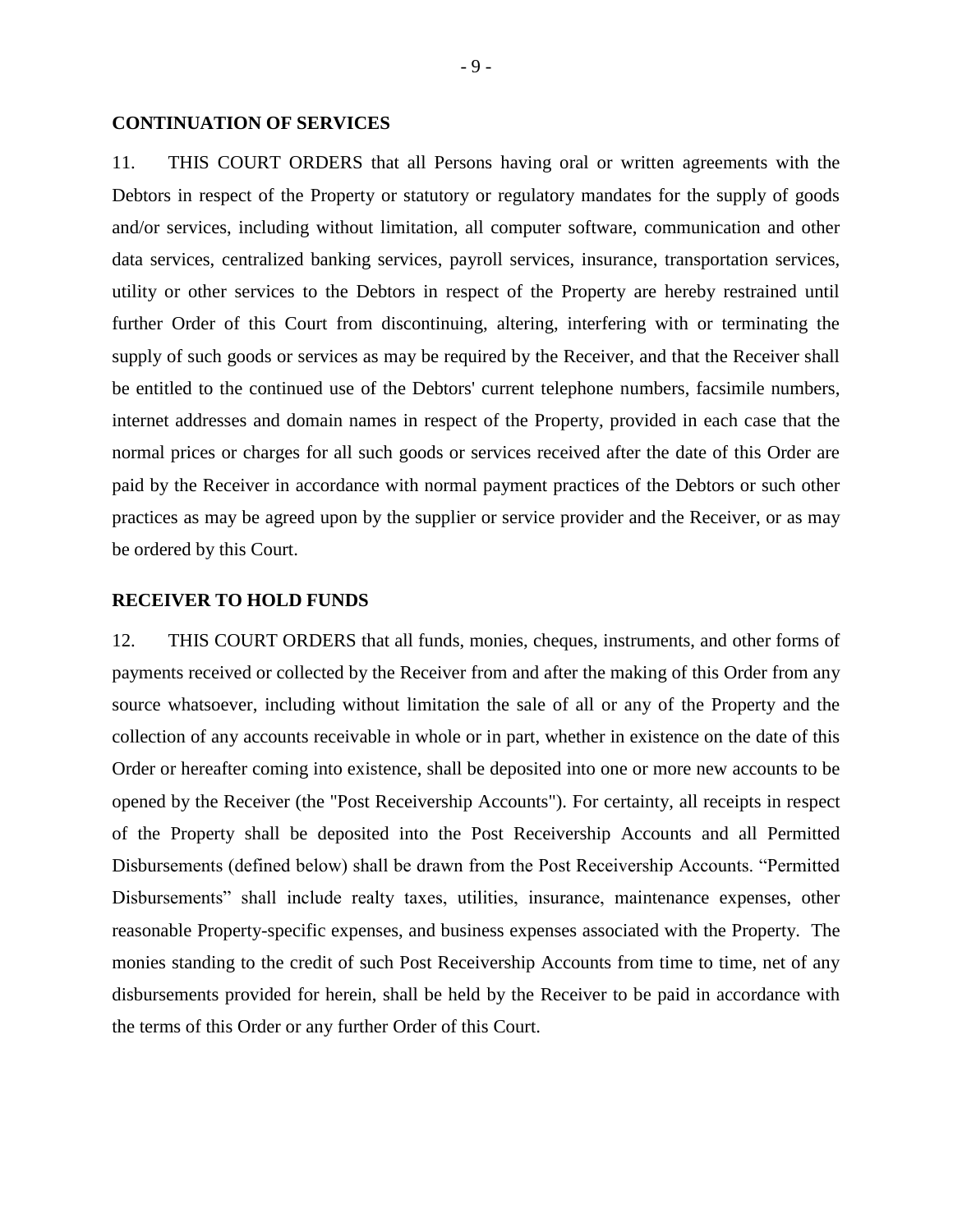#### **EMPLOYEES**

13. THIS COURT ORDERS that all employees of the Debtors shall remain the employees of the Debtors until such time as the Receiver, on the Debtors' behalf, may terminate the employment of such employees. The Receiver shall not be liable for any employee-related liabilities, including any successor employer liabilities as provided for in section 14.06(1.2) of the BIA, other than such amounts as the Receiver may specifically agree in writing to pay, or in respect of its obligations under sections 81.4(5) or 81.6(3) of the BIA or under the *Wage Earner Protection Program Act*.

#### **PIPEDA**

14. THIS COURT ORDERS that, pursuant to clause 7(3)(c) of the Canada *Personal Information Protection and Electronic Documents Act*, the Receiver shall disclose personal information of identifiable individuals to prospective purchasers or bidders for the Property and to their advisors, but only to the extent desirable or required to negotiate and attempt to complete one or more sales of the Property (each, a "Sale"). Each prospective purchaser or bidder to whom such personal information is disclosed shall maintain and protect the privacy of such information and limit the use of such information to its evaluation of the Sale, and if it does not complete a Sale, shall return all such information to the Receiver, or in the alternative destroy all such information. The purchaser of any Property shall be entitled to continue to use the personal information provided to it, and related to the Property purchased, in a manner which is in all material respects identical to the prior use of such information by the Debtors, and shall return all other personal information to the Receiver, or ensure that all other personal information is destroyed.

#### **LIMITATION ON ENVIRONMENTAL LIABILITIES**

15. THIS COURT ORDERS that nothing herein contained shall require the Receiver to occupy or to take control, care, charge, possession or management (separately and/or collectively, "Possession") of any of the Property that might be environmentally contaminated, might be a pollutant or a contaminant, or might cause or contribute to a spill, discharge, release or deposit of a substance contrary to any federal, provincial or other law respecting the protection, conservation, enhancement, remediation or rehabilitation of the environment or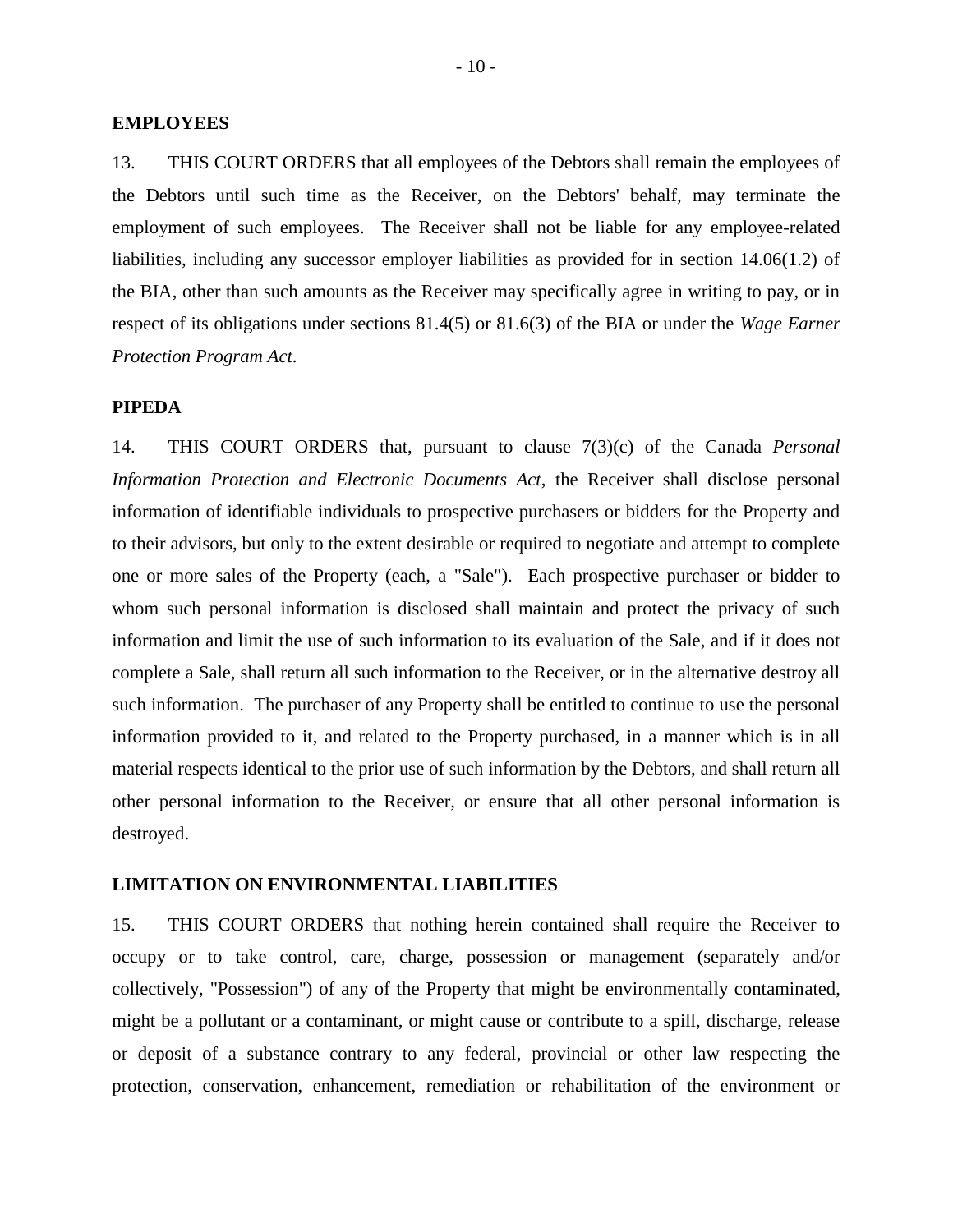relating to the disposal of waste or other contamination including, without limitation, the *Canadian Environmental Protection Act*, the Ontario *Environmental Protection Act*, the *Ontario Water Resources Act*, or the Ontario *Occupational Health and Safety Act* and regulations thereunder (the "Environmental Legislation"), provided however that nothing herein shall exempt the Receiver from any duty to report or make disclosure imposed by applicable Environmental Legislation. The Receiver shall not, as a result of this Order or anything done in pursuance of the Receiver's duties and powers under this Order, be deemed to be in Possession of any of the Property within the meaning of any Environmental Legislation, unless it is actually in possession.

#### **LIMITATION ON THE RECEIVER'S LIABILITY**

16. THIS COURT ORDERS that the Receiver shall incur no liability or obligation as a result of its appointment or the carrying out the provisions of this Order, save and except for any gross negligence or wilful misconduct on its part, or in respect of its obligations under sections 81.4(5) or 81.6(3) of the BIA or under the *Wage Earner Protection Program Act*. Nothing in this Order shall derogate from the protections afforded the Receiver by section 14.06 of the BIA or by any other applicable legislation.

#### **RECEIVER'S ACCOUNTS**

17. THIS COURT ORDERS that the Receiver and counsel to the Receiver shall be paid their reasonable fees and disbursements, in each case at their standard rates and charges unless otherwise ordered by the Court on the passing of accounts, and that the Receiver and counsel to the Receiver shall be entitled to and are hereby granted a charge (the "Receiver's Charge") on the Property, as security for such fees and disbursements, both before and after the making of this Order in respect of these proceedings, and that the Receiver's Charge shall form a first charge on the Property in priority to all security interests, trusts, liens, charges and encumbrances, statutory or otherwise, in favour of any Person, but subject to sections 14.06(7), 81.4(4), and 81.6(2) of the BIA.

18. THIS COURT ORDERS that the Receiver and its legal counsel shall pass its accounts from time to time, and for this purpose the accounts of the Receiver and its legal counsel are hereby referred to a judge of the Commercial List of the Ontario Superior Court of Justice.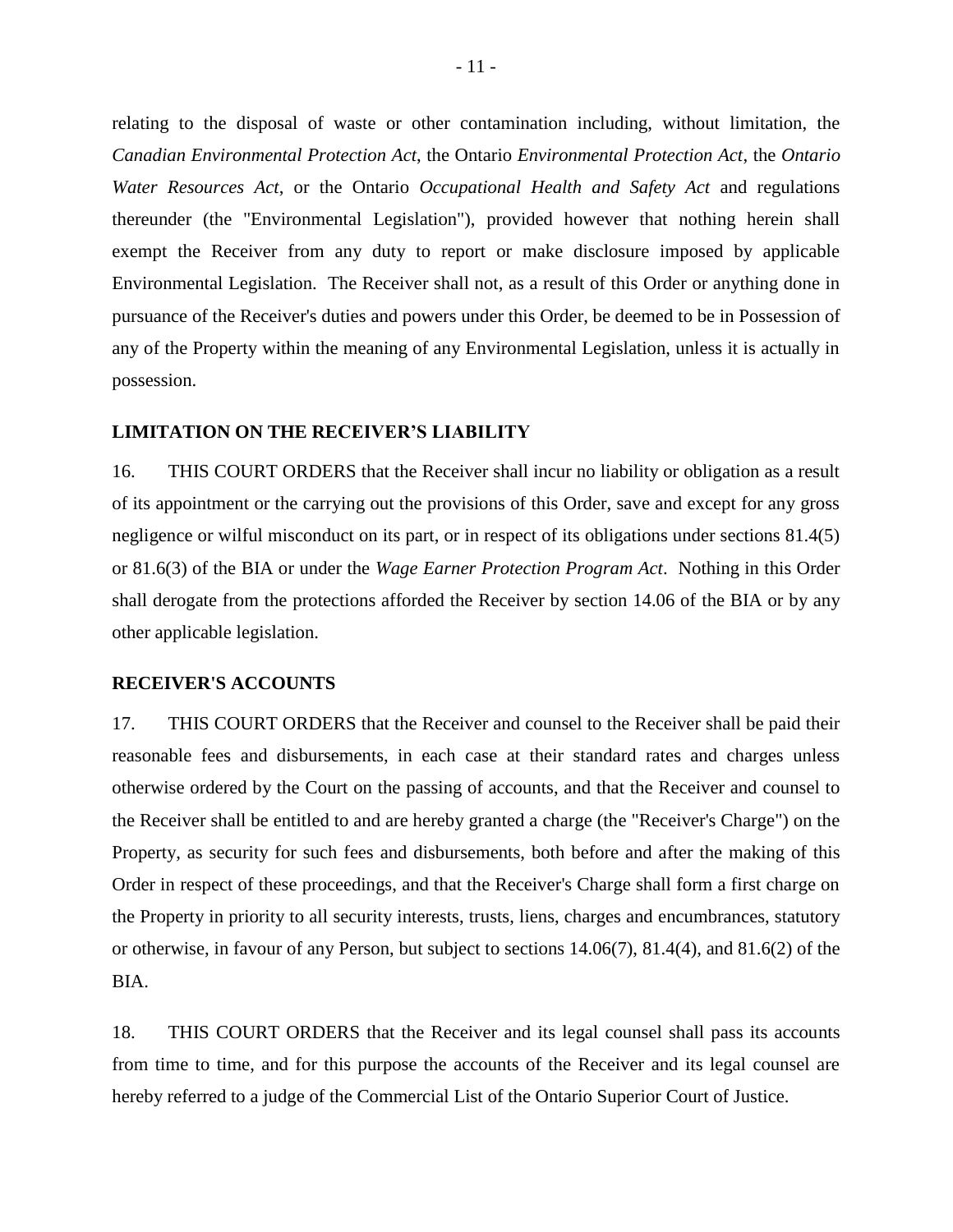19. THIS COURT ORDERS that prior to the passing of its accounts, the Receiver shall be at liberty from time to time to apply reasonable amounts, out of the monies in its hands, against its fees and disbursements, including legal fees and disbursements, incurred at the standard rates and charges of the Receiver or its counsel, and such amounts shall constitute advances against its remuneration and disbursements when and as approved by this Court.

## **FUNDING OF THE RECEIVERSHIP**

20. THIS COURT ORDERS that the Receiver be at liberty and it is hereby empowered to borrow by way of a revolving credit or otherwise, such monies from time to time as it may consider necessary or desirable, provided that the outstanding principal amount does not exceed \$500,000 (or such greater amount as this Court may by further Order authorize) at any time, at such rate or rates of interest as it deems advisable for such period or periods of time as it may arrange, for the purpose of funding the exercise of the powers and duties conferred upon the Receiver by this Order, including interim expenditures. The whole of the Property shall be and is hereby charged by way of a fixed and specific charge (the "Receiver's Borrowings Charge") as security for the payment of the monies borrowed, together with interest and charges thereon, in priority to all security interests, trusts, liens, charges and encumbrances, statutory or otherwise, in favour of any Person, but subordinate in priority to the Receiver's Charge and the charges as set out in sections 14.06(7), 81.4(4), and 81.6(2) of the BIA.

21. THIS COURT ORDERS that neither the Receiver's Borrowings Charge nor any other security granted by the Receiver in connection with its borrowings under this Order shall be enforced without leave of this Court.

22. THIS COURT ORDERS that the Receiver is at liberty and authorized to issue certificates substantially in the form annexed as Schedule "A" hereto (the "Receiver's Certificates") for any amount borrowed by it pursuant to this Order.

23. THIS COURT ORDERS that the monies from time to time borrowed by the Receiver pursuant to this Order or any further order of this Court and any and all Receiver's Certificates evidencing the same or any part thereof shall rank on a *pari passu* basis, unless otherwise agreed to by the holders of any prior issued Receiver's Certificates.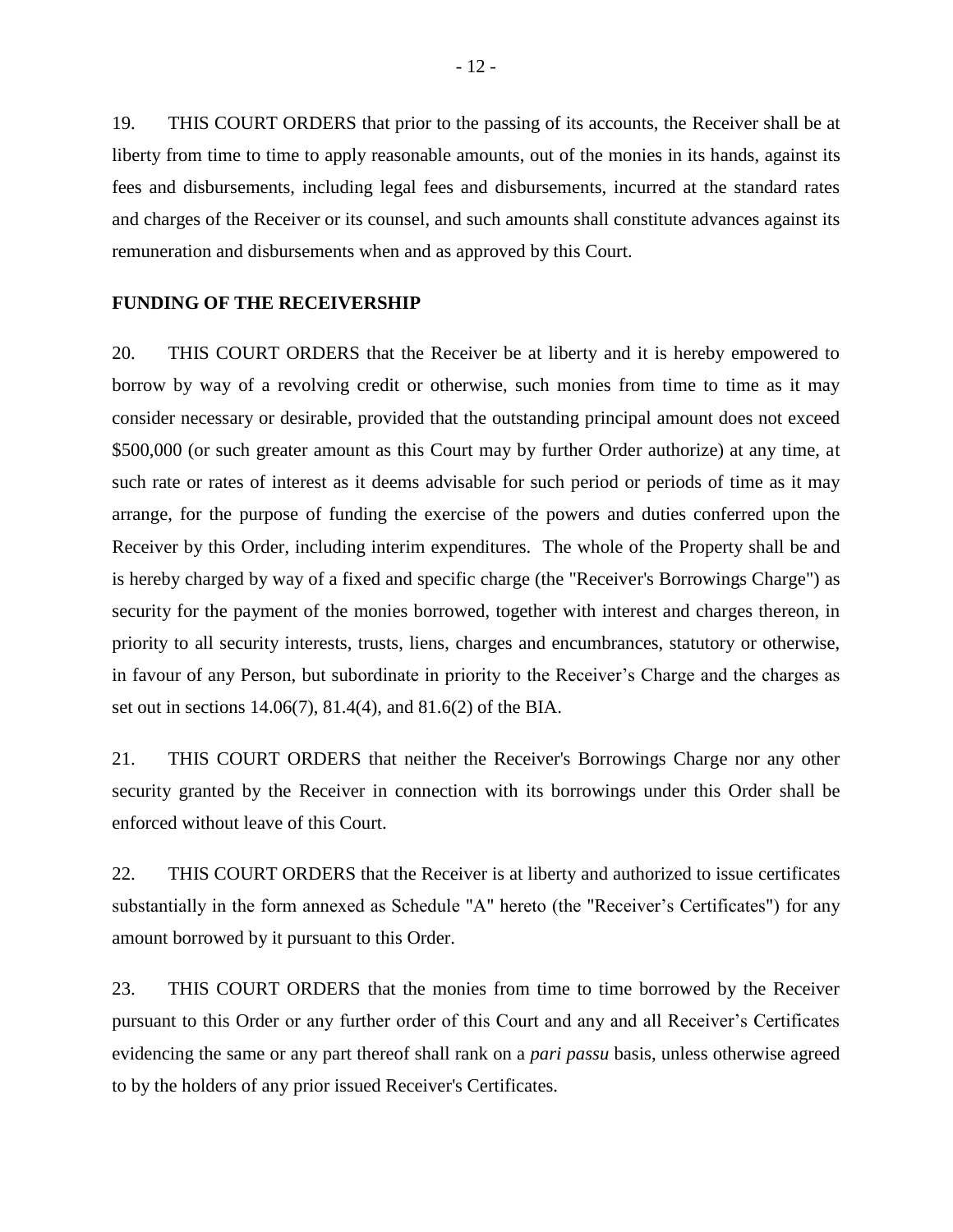#### **SERVICE AND NOTICE**

24 THIS COURT ORDERS that the E-Service Protocol of the Commercial List (the "**Protocol**") is approved and adopted by reference herein and, in this proceeding, the service of documents made in accordance with the Protocol (which can be found on the Commercial List website at http://www.ontariocourts.ca/scj/practice-practice-directions/toronto/e-service[protocol/\)](http://www.ontariocourts.ca/scj/practice/practice-directions/toronto/e-service-protocol/) shall be valid and effective service. Subject to Rule 17.05 this Order shall constitute an order for substituted service pursuant to Rule 16.04 of the Rules of Civil Procedure. Subject to Rule 3.01(d) of the Rules of Civil Procedure and paragraph 21 of the Protocol, service of documents in accordance with the Protocol will be effective on transmission. This Court further orders that a Case Website shall be established in accordance with the Protocol with the following URL<http://www.rsmcanada.com/harwood-avenue-ajax>

25. THIS COURT ORDERS that if the service or distribution of documents in accordance with the Protocol is not practicable, the Receiver is at liberty to serve or distribute this Order, any other materials and orders in these proceedings, any notices or other correspondence, by forwarding true copies thereof by prepaid ordinary mail, courier, personal delivery or facsimile transmission to the Debtors' creditors or other interested parties at their respective addresses as last shown on the records of the Debtors and that any such service or distribution by courier, personal delivery or facsimile transmission shall be deemed to be received on the next business day following the date of forwarding thereof, or if sent by ordinary mail, on the third business day after mailing.

## **GENERAL**

26. THIS COURT ORDERS that the Receiver may from time to time apply to this Court for advice and directions in the discharge of its powers and duties hereunder.

27. THIS COURT ORDERS that nothing in this Order shall prevent the Receiver from acting as a trustee in bankruptcy of the Debtors or any of them.

28. THIS COURT ORDERS that the Land Registry Office for the Land Titles Division of Durham (No. 40) shall register this Order against title to the Harwood Properties.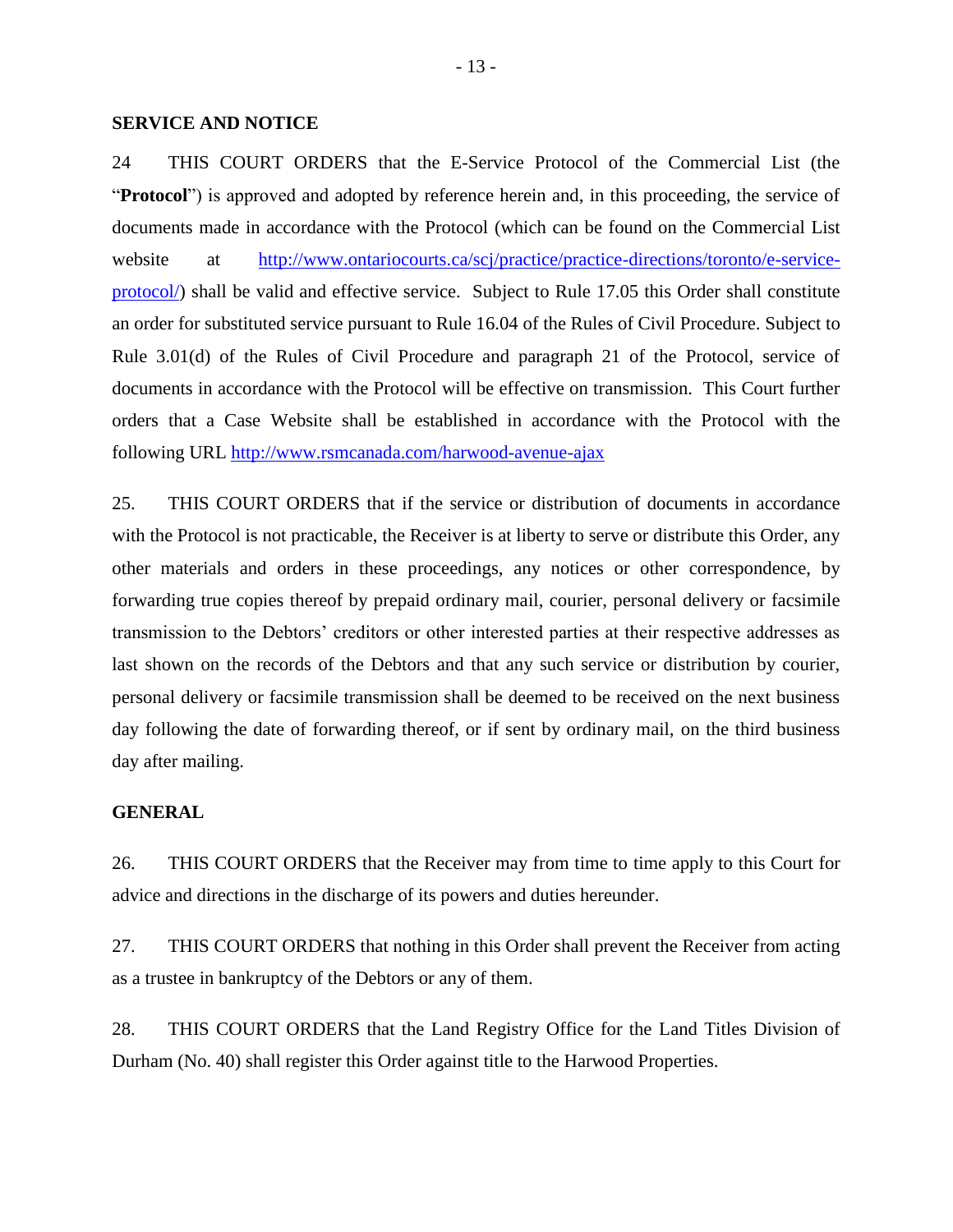29. THIS COURT HEREBY REQUESTS the aid and recognition of any court, tribunal, regulatory or administrative body having jurisdiction in Canada or in the United States to give effect to this Order and to assist the Receiver and its agents in carrying out the terms of this Order. All courts, tribunals, regulatory and administrative bodies are hereby respectfully requested to make such orders and to provide such assistance to the Receiver, as an officer of this Court, as may be necessary or desirable to give effect to this Order or to assist the Receiver and its agents in carrying out the terms of this Order.

30. THIS COURT ORDERS that the Receiver be at liberty and is hereby authorized and empowered to apply to any court, tribunal, regulatory or administrative body, wherever located, for the recognition of this Order and for assistance in carrying out the terms of this Order, and that the Receiver is authorized and empowered to act as a representative in respect of the within proceedings for the purpose of having these proceedings recognized in a jurisdiction outside Canada.

31. THIS COURT ORDERS that the Applicant shall have its costs of this motion, up to and including entry and service of this Order, provided for by the terms of the Applicant's security or, if not so provided by the Applicant's security, then on a substantial indemnity basis to be paid by the Receiver from the funds in the Receiver's possession with such priority and at such time as this Court may determine.

32. THIS COURT ORDERS that any interested party may apply to this Court to vary or amend this Order on not less than seven (7) days' notice to the Receiver and to any other party likely to be affected by the order sought or upon such other notice, if any, as this Court may order.

anne  $\overline{\phantom{a}}$ 

Digitally signed by Mr. Justice Cavanagh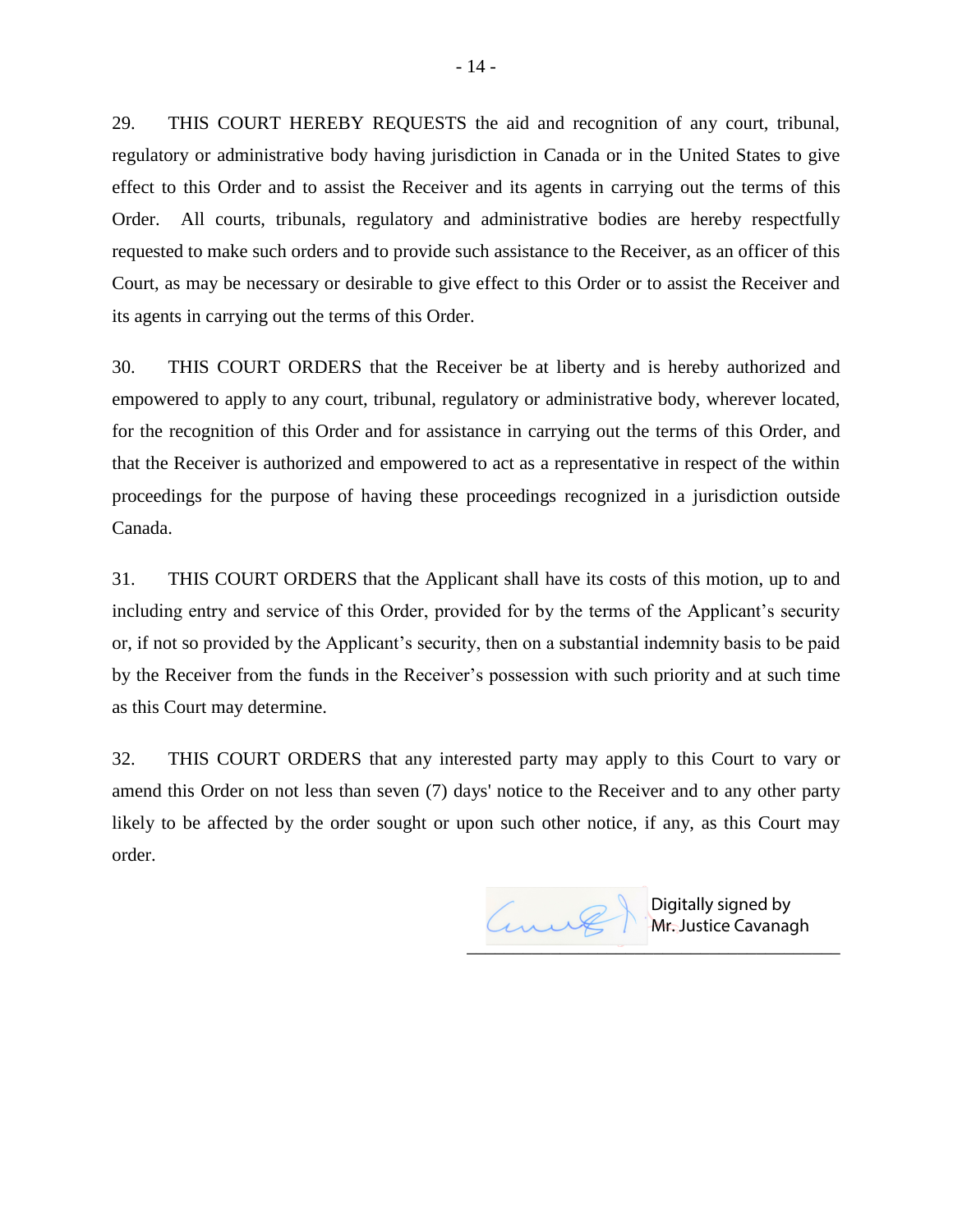# **SCHEDULE "A"**

# **RECEIVER CERTIFICATE**

# CERTIFICATE NO. \_\_\_\_\_\_\_\_\_\_\_\_\_\_

AMOUNT \$\_\_\_\_\_\_\_\_\_\_\_\_\_\_\_\_\_\_\_\_\_

1. THIS IS TO CERTIFY that RSM Canada Limited, the receiver (the "Receiver") of the Property, as such terms are defined in the Order of the Ontario Superior Court of Justice (Commercial List) (the "Court") dated the \_\_\_ day of \_\_\_\_\_\_, 2020 appointing the Receiver (the "Order") made in an application having Court file number CV-20- , has received as such Receiver from the holder of this certificate (the "Lender") the principal sum of \$\_\_\_\_\_\_\_\_\_, being part of the total principal sum of \$\_\_\_\_\_\_\_\_\_\_\_\_ which the Receiver is authorized to borrow under and pursuant to the Order.

2. The principal sum evidenced by this certificate is payable on demand by the Lender with interest thereon calculated and compounded [daily][monthly not in advance on the \_\_\_\_\_\_\_ day of each month] after the date hereof at a notional rate per annum equal to the rate of \_\_\_\_\_\_ per cent above the prime commercial lending rate of Bank of \_\_\_\_\_\_\_\_\_ from time to time.

3. Such principal sum with interest thereon is, by the terms of the Order, together with the principal sums and interest thereon of all other certificates issued by the Receiver pursuant to the Order or to any further order of the Court, a charge upon the whole of the Property, in priority to the security interests of any other person, but subject to the priority of the charges set out in the Order and in the *Bankruptcy and Insolvency Act*, and the right of the Receiver to indemnify itself out of such Property in respect of its remuneration and expenses.

4. All sums payable in respect of principal and interest under this certificate are payable at the main office of the Lender at Toronto, Ontario.

5. Until all liability in respect of this certificate has been terminated, no certificates creating charges ranking or purporting to rank in priority to this certificate shall be issued by the Receiver to any person other than the holder of this certificate without the prior written consent of the holder of this certificate.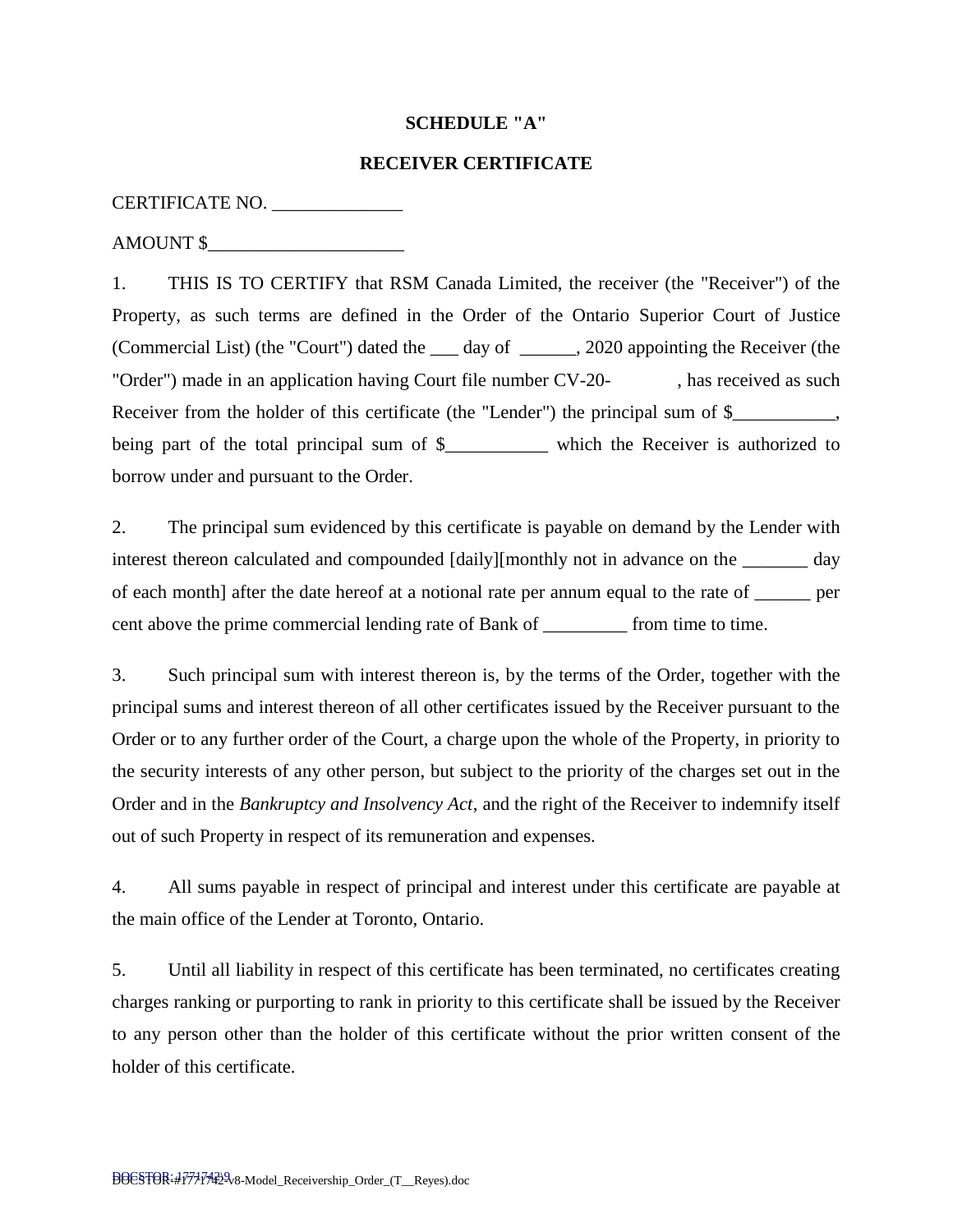6. The charge securing this certificate shall operate so as to permit the Receiver to deal with the Property as authorized by the Order and as authorized by any further or other order of the Court.

7. The Receiver does not undertake, and it is not under any personal liability, to pay any sum in respect of which it may issue certificates under the terms of the Order.

DATED the \_\_\_\_\_\_ day of \_\_\_\_\_\_\_\_\_\_\_\_\_, 20\_\_.

RSM Canada Limited, solely in its capacity as Receiver of the Property, and not in its personal capacity

Per:

Name: Title: